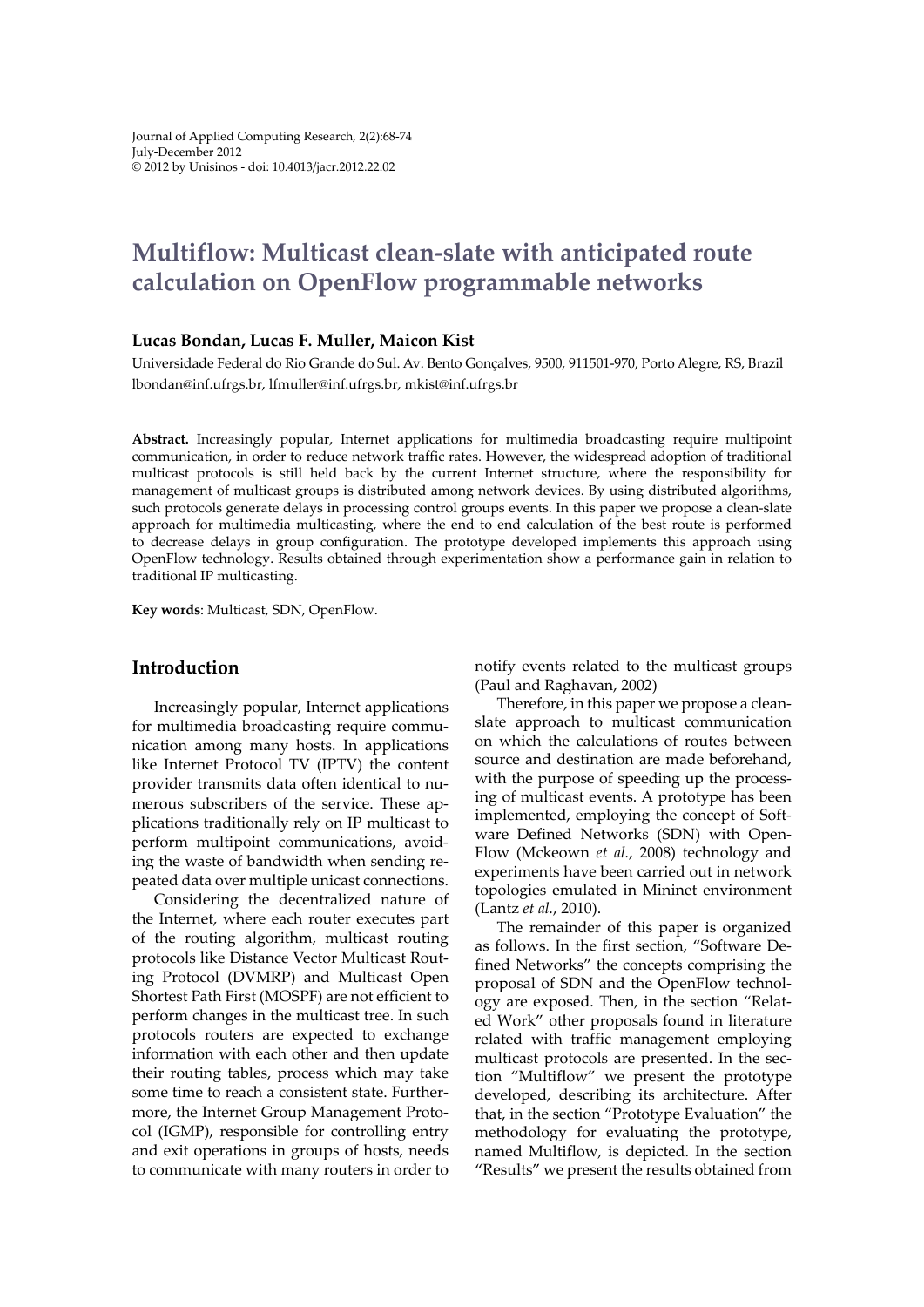the evaluation. Finally, conclusions and future remarks are discussed in the last section, "Final remark and further work".

# **Software Defined Networks**

With the increasingly number of devices connected to networks, more applications are being developed to improve the communication between those devices. This growth brings not only the need for more processing power, but also a bigger complexity in the development of applications that help to provide a higher network performance.

The SDN concept proposes separating the data plan from the control plan, completely breaking all paradigms in current networks, fully removing the complex routines that manage data traffic from the network devices. The SDN architecture has, usually, a centralized operational system, which controls the actions that have to be taken by the interconnection devices.

Figure 1 illustrates the SDN concept (Yap *et al.*, 2010). It is possible to observe that the network is controlled by a centralized network operational system (c) by the OpenFlow software (a), which proposes a new approach for network mechanisms well established, such as protocols for traffic control and data delivery (b). In the context of SDN, a popular technology to provide a centralized data plan control is the OpenFlow protocol, described in the following subsection.

#### **OpenFlow**

OpenFlow is a protocol where the technology enables the coexistence of new protocols (experimental) and production traffic in the same network. This characteristic allows the abstraction and virtualization of networks, allowing the control of the network traffic through data flows (Kanaumi *et al.*, 2010).

The OpenFlow protocol is based on programmable switches that combine flexibility to develop new network applications and ease adapt of legacy switches to this new protocol.



OpenFlow switches are capable to realize forwarding of network packets through rules defined in their flow tables. Furthermore, there is a centralized element (controller) connected to all OpenFlow switches. The controller executes applications to manage the addition and removal of data flows in all switches through a control protocol (Mckeown *et al.*, 2008). Thereby, the OpenFlow controller acts like an operational system for network management and control, offering a platform based in the reutilization of components and different layers of network abstraction (API - Application Programming Interface).

The OpenFlow protocol defines the communication standard between all switches and the controller. The main function of the controller is perform the addition, removal and updating of entries in the flow table (Mckeown *et al.*, 2008). Utilizing this infrastructure, in the moment that a switch receives a packet, it must consult each of its flow tables if there is an entry defined for that packet in that flow. If yes, the actions are realized. Otherwise, when no entry is found in any flow table, it is sent to the controller, which will define an action to be executed for the packet in a specific flow. This process generally ends by adding a new entry in the flow table of the switch that received the packet (Open Network Foundation, 2012). This flexibility gives the controller the capability to configure flows (and flow rules) with a great level of detail.

With the programming flexibility offered by the controller in OpenFlow networks, multicast routing protocols can be completely reconsidered without the use of distributed algorithms. This paper explores this possibility and proposes an innovative multicast routing protocol.

# **Related work**

In the context of an evolutionary approach for the Internet the work of Keshav and Paul (1999) proposed a centralized multicasting. They utilized a hierarchical structure of domains associated with gateways, switches and root controllers, adopting the concept of detaching the data and control flows. This is similar of what is proposed in this paper, but without the flexibility of SDN. In the same context, Ratnasamy *et al.* (2006) proposed using the existing unicast routes to distribute multicast packets, building an overlayed net-**Figure 1.** SDN operation concept. Work. However, this solution doesn't receive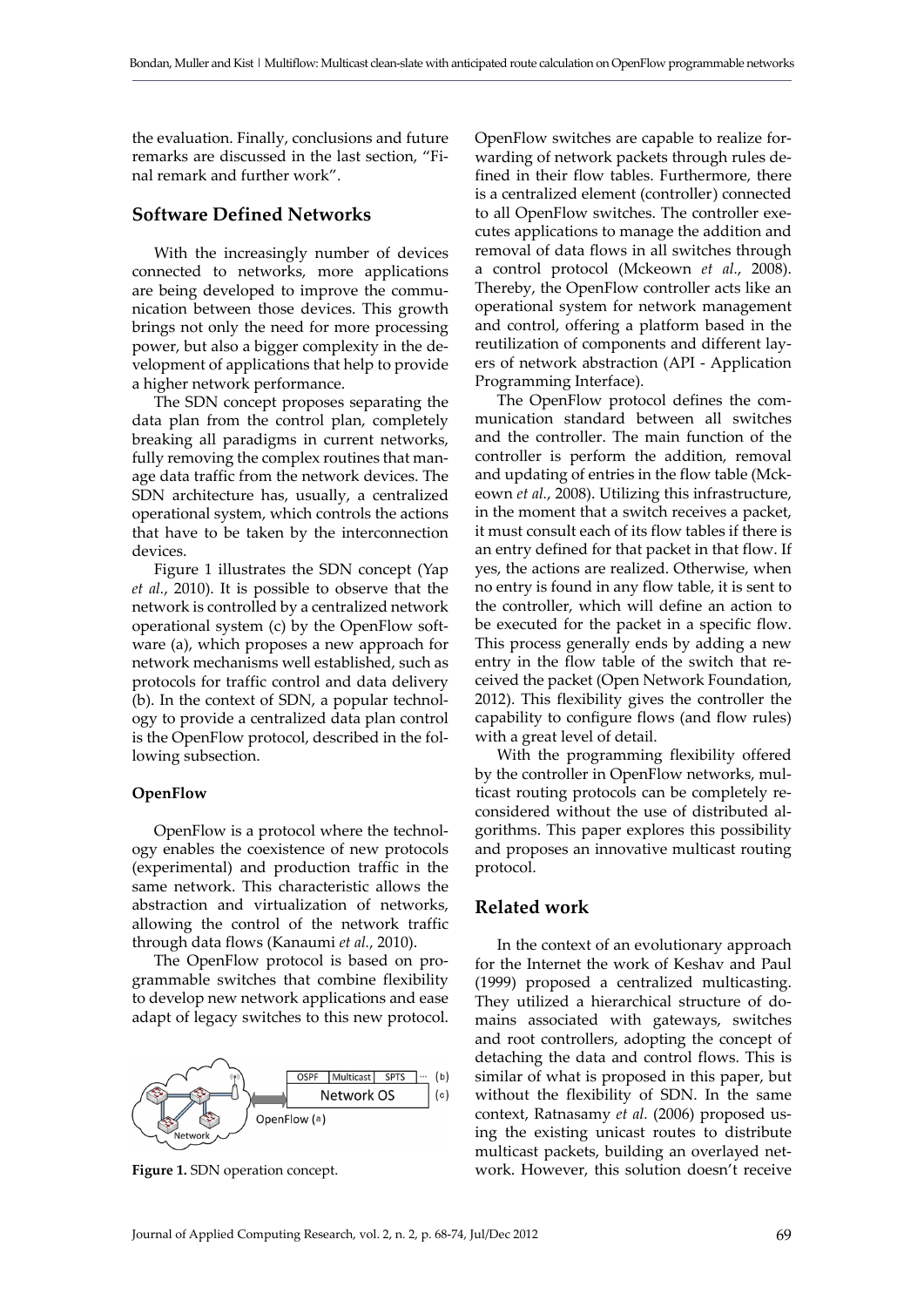support from the network infrastructure, acting solely in the application level.

Recently, other approaches were utilized, along with the clean-slate line, as well as the proposal in this paper. The idea behind all clean-slate approaches is to reformulate the traditional manner which certain applications operate, often breaking paradigms related to widely used solutions. Martinez *et al.* (2007) used the Multiprotocol Label Switching (MPLS) over Virtual Private Network (VPN) to manage multicast traffic. However, this combination has high complexity because of the way the network is organized, creating scalability problems for this solution. Finally, Yap *et al.* (2010) have suggested high level primitives (API) based in Open-Flow to provide a more friendly development of multicasting networks. These primitives have a simplified implementation of the OpenFlow multipoint protocol, but does not consider questions such as changes in multicast groups.

None of the previous researches consider the approach adopted in Multiflow, a scalable, clean-slate multicast protocol with group management, knowledge of the all routes between network devices and preoccupation with the processing time of events.

#### **Multiflow**

Multiflow is a multicast, clean-slate approach to programmable networks, in which hosts can join and leave multicast groups dynamically, where the efficiency in the processing time of group events is fundamental. In the following subsections the Multiflow architecture is described, as well as the mechanisms to define routes and process group events.

#### **Prototype description**

Multiflow is the application that executes in the OpenFlow controller. The NOX controller (Gude *et al.*, 2008) was chosen to create the prototype due to its scalability. NOX is implemented in C and Python programming languages and is composed by modules that describe new functionalities. These modules are mostly developed in Python. NOX offers an initial set of modules, as for example APIs for handling UDP and IP packets. Also, the Mininet API (Lantz *et al.,* 2010) was used in order to build the virtual network topology where all tests were conducted.

#### **Operation**

Once the network topology is defined, the Multiflow application remains alert to any occurrence of IGMP packets in the network. Based in the IGMP protocol, Multiflow identifies packets whose destination is a multicast group. The flow sheet in Figure 2 illustrates the operations performed by Multiflow, showing the operations made when a host announces itself as a data provider for a specific multicast group, when a client enters in a multicast group and when a client leaves a group.

To start the transmission to a determined multicast group, the data server sends a packet of the type IGMP Query. Once this packet is identified, Multiflow recognizes the multicast group addressed in the packet as active in the network and store it in a list of active groups.

Clients interested in joining multicast groups must send an IGMP Join packet addressed to the desired group. When an IGMP Join packet is identified, the Multiflow application recognize the interest of the client in joining a multicast group and then initializes the best route discovery algorithm between the server(s) and the client(s). This calculation is possible only because Multiflow has knowledge of all possible routes in the network. The calculation of the best route employ the Dijkstra algorithm (Djkstra, 1959), widely used with this purpose. The Dijkstra algorithm is based in the concept of weight of edges between node connections. In this paper, the weight of each edge of a graph is defined as the distance between two nodes connected in the network. The best route is considered the list of edges that minimizes the sum of weights.



**Figure 2.** Multiflow operation flow diagram.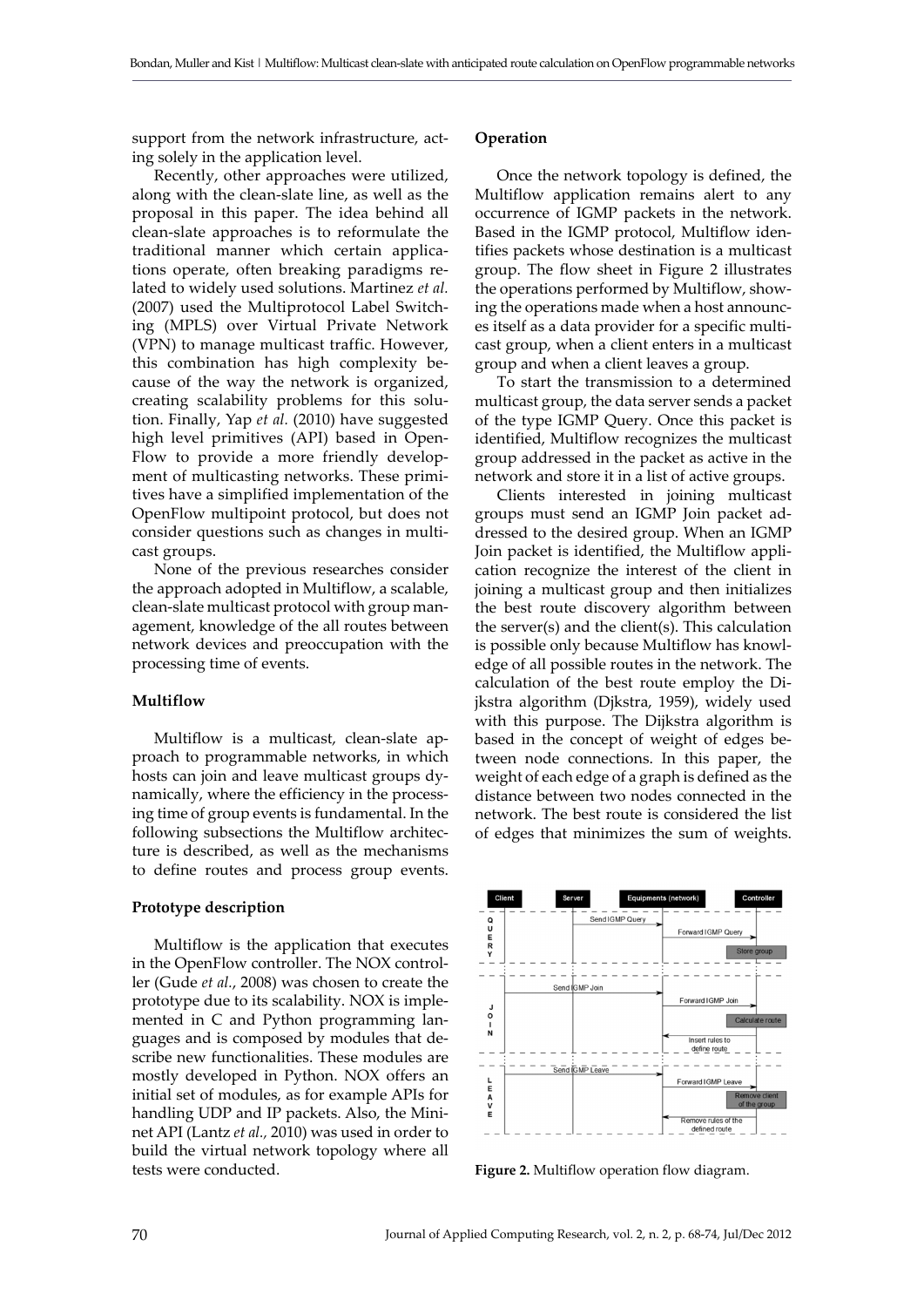Once the best route is found, the controller insert in each node of each edge the necessary flow rules to correctly forward the packets between server(s) and client(s).

Another event present in the operation of the Multiflow, is when a client leaves a multicast group. This event occurs when a client, losing interest in a group, send an IGMP Leave packet. When this packet is received, the Multiflow application searches for the route that was previously added between the client and the server and removes the respective rules of each switch (node) of the route, this way cancelling the forwarding of packets from the given group to this client.

## **Prototype evaluation**

This section presents details of the methodology used to evaluate the Multiflow implementation. The focus of this methodology is to identify the impact of the controller in the routing performance and in the formation of multicast groups. The following of this section presents the experimental setup and the network topology utilized.

#### **Experimentation setup**

To realize the experiments, a virtual network with switches that are compatible with the OpenFlow was utilized (Lantz *et al.*, 2010). From this, the definition of active hosts and to which group a host is a client is determined by an ordered execution of a set of bash scripts developed using the open-source software Mausezahn (MZ version 0.40) (Haas, 2012). By using those scripts, each host in the virtual network has the capability to generate IGMP query, join and leave packets.

To test the behaviour of multicast applications, an application in the client/server model was developed in the C programming language. This client application receives UDP packets from a machine running the server application.



In this scenario, the server application is the source of a multicast group. The server sends packets to a specific multicast group. In all other hosts, one instance of the client is executed. The client application is capable of providing statistical information about the performance of the solution, calculating the time span from when an IGMP Join is sent to a group from the first data packet received from this group. In other words, the client application calculates the time spend by the controller to calculate the best route from a client to the server, configure all necessary nodes and forward the first data packet from the server to that client.

#### **Setup scenario**

For the evaluation, a tree topology network was used, with seven switches and nine hosts, of which two are responsible to generate content for the multicast group and the rest of them represent clients interested or not in a given group. Figure 3 illustrates the generated topology in a tree format.

Within this scenario two important parameters are evaluated: the impact of the Multiflow controller in routing control performance and the impact of the performance in the formation of multicast groups. Multiflow was compared with another controller, OpenMcast, with offers network behaviour resembling to what is observed in normal networks, that does not make use of the SDN technology. The Open-Mcast controller is detailed as follows.

# **OpenMcast**

The OpenMcast controller was developed to simulate in a SDN environment the multicast operations realized in a standard network, based on the operation of the traditional IGMP protocol, in which is realized the propagation of control packets in the network. Once the server host sends an IGMP Query, the controller identifies the packet and propagates it through all ports in the switch (except the port that has received the packet). This flood operation is done by all switches in the network, with the purpose that all hosts take knowledge about the existence of the server of the multicast group at which the server in bound and the port from which each switch has access to the server. This operation is realized for all servers in the network.

Once all active multicast groups are known **Figure 3.** Evaluation topology. **in the network, client hosts start their respective**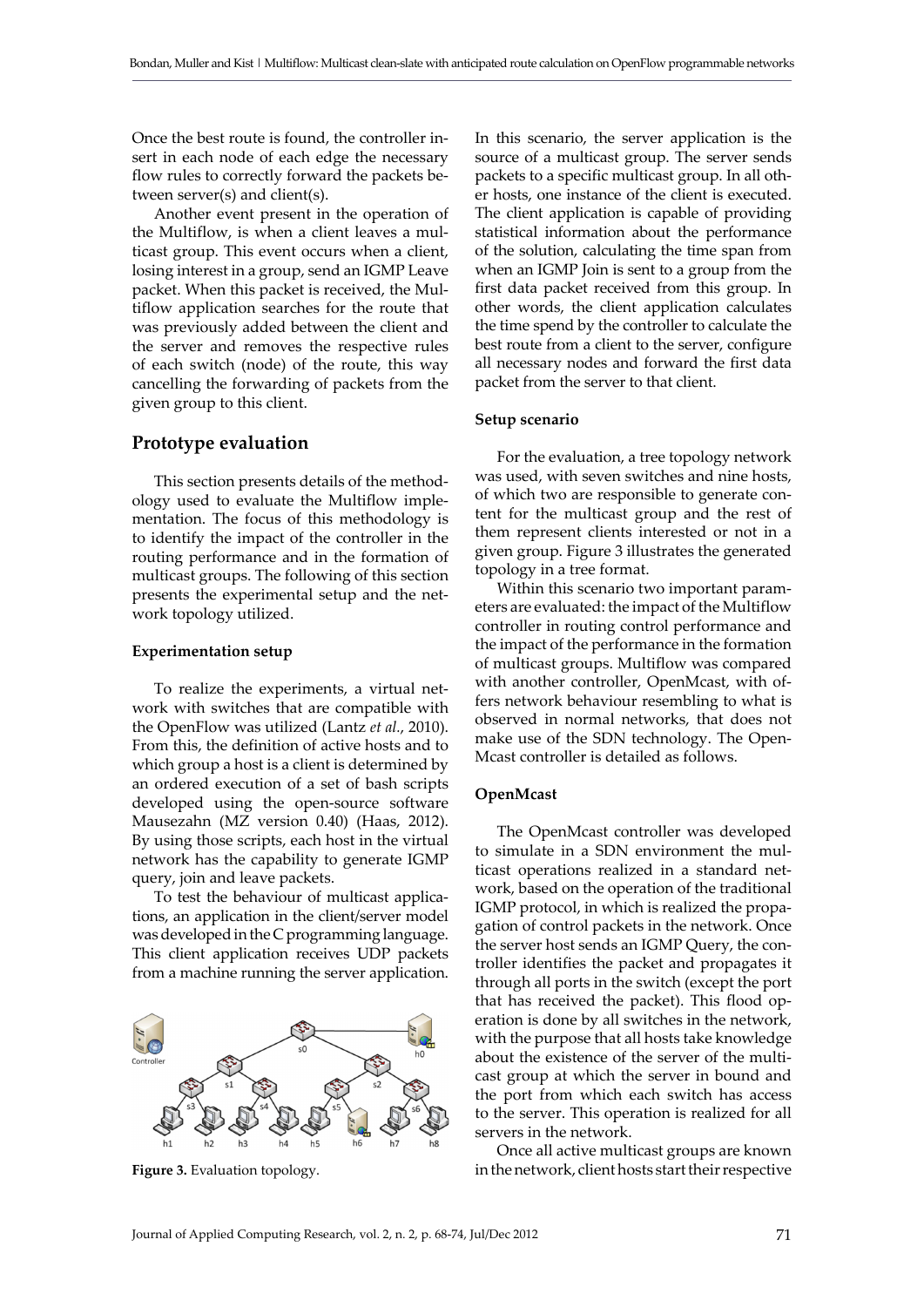join operations, sending IGMP Join packets. All IGMP Join packets are forwarded across the network through the port that gives access to the multicast server addressed in the packet until it reaches the switch directly connected to the server. Through this propagation, the path between the server and each client of a multicast group is configured. After this process, the delivery of UDP packets destined to a group is forwarded directly, without intervention from the controller, from the server to each client host that joined the group.

For the leave operation, the IGMP packet must be propagated the same manner as the IGMP Join. In this propagation, the path previously defined is removed from the flow rules of all in that path, interrupting the distribution of packets to the client.

Using the OpenMcast controller, the control packets exchanged in the network can generate considerable high traffic. Moreover, packet loss can occur during the propagation, invalidating an operation, which must be reexecuted.

The sequence of operations realized for evaluating was planned based in a real situation, where clients that were participating in a group leave it or clients join one or more multicast groups. In the next section the results achieved in the scenario detailed are shown.

#### **Results**

This section presents the results obtained after a series of repetitions of the experiments. All results reflect the scenario described in the section "Prototype Evaluation".

In total one thousand measurements of the time elapsed between the join operation of a client and the receiving of the first UDP data packet addressed to the group. The time taken to configure each switch shows variability. The average time observed between the join operation and the arrival of the first UDP data packet in the OpenMcast was approximately 715 milliseconds, with a standard deviation of 357 milliseconds. The Multiflow approach, the same set of operations resulted in an average time of 427 milliseconds with a standard deviation of 431 milliseconds.

Figure 4 depicts those results in a more detailed view. In the vertical axis is possible to compare the average time of fifty consecutive executions of the interval time from the join operation and the receiving of the first UDP packet. The horizontal axis is shown the sequence number of the test executed. So, in the 200 execution, the y axis showed the average time elapse from the 151º to the 200º execution. This grouping of data makes the chart cleaner and easier to analyse. It's worth noting that the Multiflow controller, which has a priori knowledge of the network topology, performs better (lowest time) than OpenMcast that propagates control packets through switches.

Another interesting result can be observed in Table 1, which presents how the propagation IGMP Query packets escalate over the tree network topology presented in the section "Prototype Evaluation". In the Open-Mcast controller, the relation between queries generate in servers and propagated in the network follows the equation  $k * 2<sup>n</sup> - k$ , where k represents the number of queries generated in a server and *n* the number of levels in the tree topology. In other words, the greater the number of levels in the topology, the greater the number of control packets propagated through the network. In the Multiflow controller, however, the number of queries generated and propagated is always the same, since in this controller does not propagate control packets in the network.



**Figure 4.** Average time from the client join and the receipt of the first packet.

**Table 1.** Propagated queries in the two controllers.

| Levels<br>(n) | Generated<br>queries (k) | OpenMcast<br>propagated<br>queries | Multiflow<br>propagated<br>queries |
|---------------|--------------------------|------------------------------------|------------------------------------|
|               | 100                      | 300                                | 100                                |
| 3             | 100                      | 700                                | 100                                |
|               | 100                      | 1500                               | 100                                |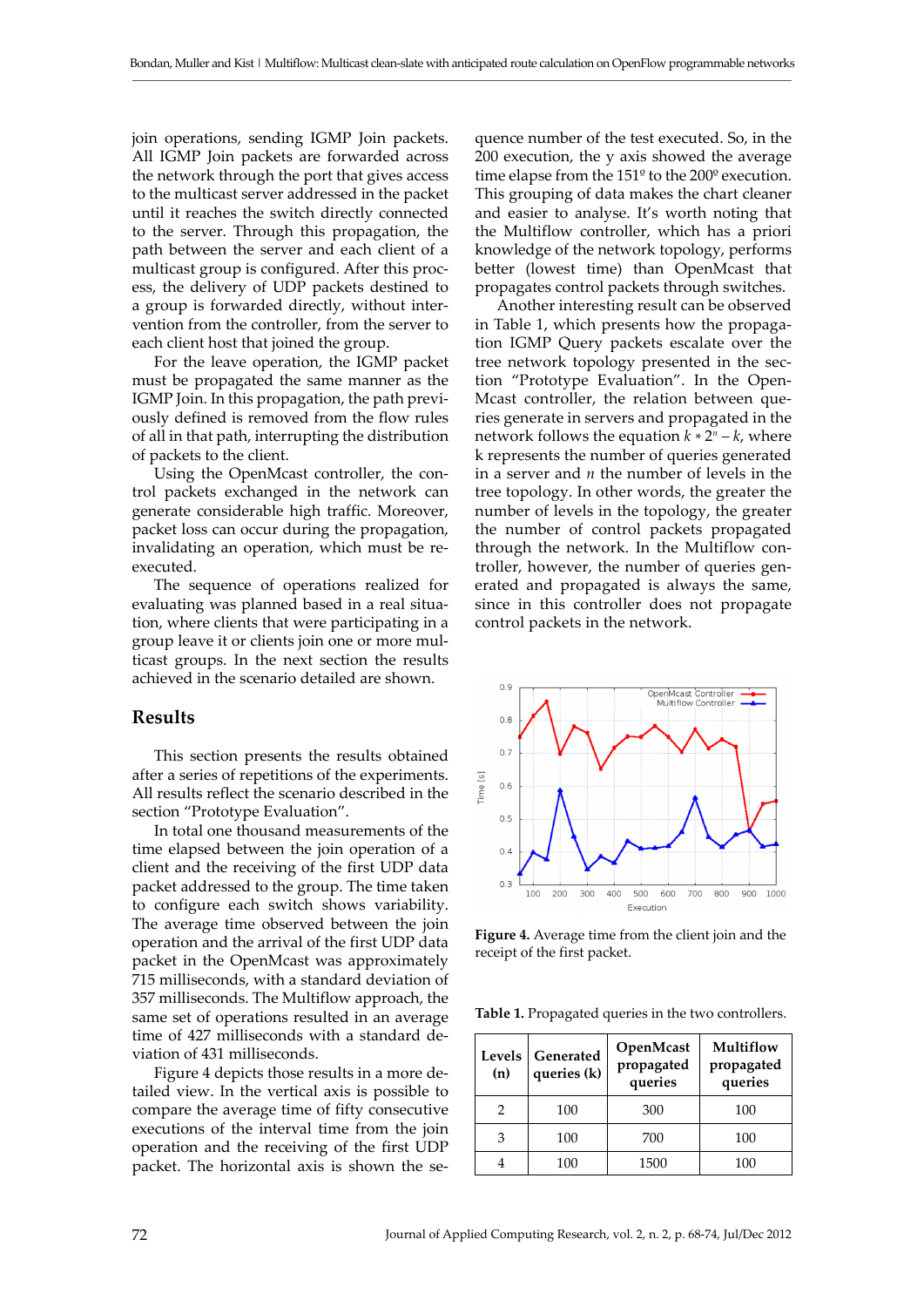# **Case study**

To justify the use of Multiflow consider the IPTV case study. A typical IPTV service can count on a large subscriber base and provide a number of channels. For each channel you can associate a different multicast group, in which the source would be the station, and the rest of the group would be composed of the multicast subscribers who are watching the channel.

In a TV's scenario, with a variety of channels, it is natural that users constantly alternate between channels. Since a different multicast group represents each channel, the hosts input and output tends to be intense. The work of Kim *et al*. (2009) studies the factors that contribute to increased latency-switching channels in IPTV scenarios using IP multicast. In this work, the authors conclude that the IGMP protocol contributes significantly to delays in the order of seconds.

To illustrate the use of the Multiflow in the context of IPTV, consider the topology of Figure 3, with two hosts transmitting streaming video via two distinct multicast groups. To accomplish the transfer, we used the application VLC Media Player (Videolan, 2012). Through VLC we can set up a video stream to a specific multicast group between the server host and the client host, we can also perform the multicast joining the group in question using VLC, which will display the video in real time.

Once participating in a multicast group receiving information from servers, one can simulate the changing of channels, like occurs in the IPTV.

To perform the channel changing, we simply perform an IGMP leave group operation in the client host and then perform a join operation in another multicast group available on the network. Figure 5 shows a screenshot of the server host and two clients performing a video streaming in the network simulated by Mininet using the Multiflow to control the network.

It is possible to observe from Figure 5 that there are two active multicast groups: 224.0.1.1 and 224.0.1.2, streaming videos viewed by two clients through the application VLC Player. In background of the videos, we can see windows of UNIX terminals displaying the execution log on the client stations, servers and the network controller.

# **Final remark and further work**

Multicast is a packet routing technique for a specific group of network hosts, where the principal benefit is the traffic reduction due to the support of switches in copying and sending a message to several output ports. This paper proposes a clean-slate approach to multicast, logically centralized and based in Open-Flow programmable networks, where during the setup of a multicast group, is realized the calculation of the best existing route between the source and client hosts, with the objective of reducing at maximum the delay with the processing of multicast events.

Defined the approach, a proof of concept was developed, called Multiflow. Experiments were realized to characterize the setup and



**Figure 5.** Video-streaming screenshot using Multiflow.